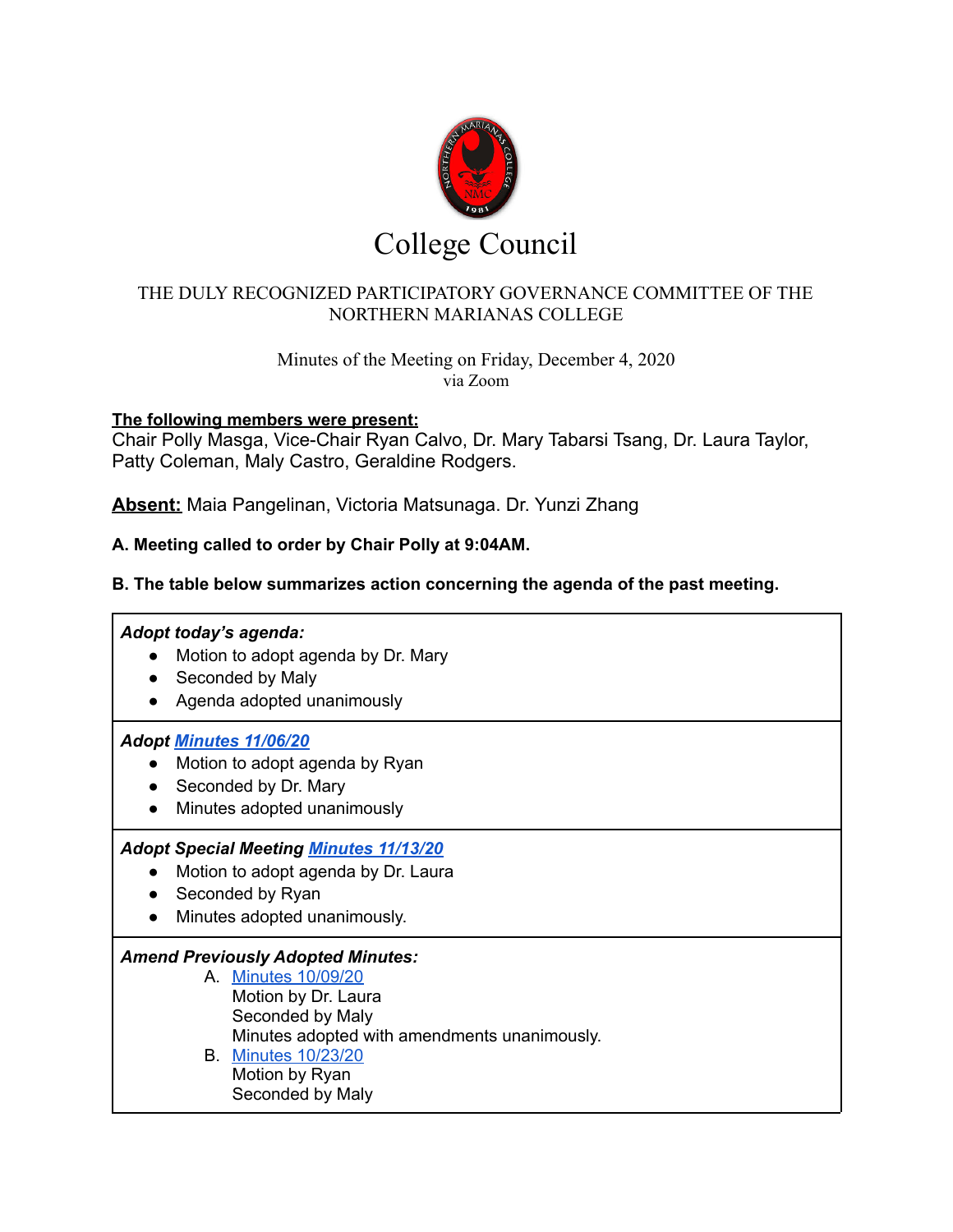# Minutes adopted with amendments unanimously.

## **C. Polly opened the floor to public comments. There were no comments.**

## **D. The table summarizes actions taken for old business:**

## *Adopt College Council Bylaws:*

- Polly presented that IP Frankie requested the College Council to meet with him to make sure it aligns. It was discussed at previous meetings that the council can adopt it and make necessary changes later since the council has not adopted it yet.
- Geri pointed out that Lisa Hacskaylo made 2 comments to the document after the council had discussed the bylaws that have not been reviewed.
- Polly opened the floor to discussion.
- Dr. Laura sought clarification on how Lisa's comment related to Article 3, for example is there a suggestion to amend anything? Geri responded that it appeared that the comment seems to educate members since many of us are new to the council to seek input from our constituents prior to voting on any business of the council.
	- Dr. Laura moved to resolve the comment since there was no proposed amendment.
	- Dr. Mary seconded the motion.
	- Motion carried anonymously to resolve the comment with no changes.
- Lisa's other comment was concerning adding a closed parenthesis, which was resolved with no issue.
- There was no further discussion.
- Polly asked for a motion to adopt the [College](https://docs.google.com/document/d/1bKGR0ocIxrNgaJWHYtoQc7MZlIDWL20OOysow3u1ctU/edit#) Council Bylaws-from September 2020.
- Patty clarified if the motion was for full adoption of the bylaws, revisiting it once the IE Guide is revised, to which Polly concurred.
	- Motion to adopt the bylaws by Dr. Laura
	- Seconded by Dr. Mary
	- $\circ$  Motion carried to adopt the bylaws from September 2020 with 6 ayes (Polly, Ryan, Maly, Geri, Dr. Laura, Dr. Mary) and 1 abstention (Patty).

Accept [membership](https://drive.google.com/file/d/1hLP0z2EW6bAEnRxQSMit31wBIzC5xJnA/view?usp=sharing) AY 2020-21

- Motion to accept membership by Patty
- Seconded by Maly
- Motion carried unanimously

## **E. The table summarizes actions taken for new business:**

- Polly briefed everyone on the Lines of Inquiry and additional documents requested by the WSCUC visiting team. Additional documents requested of the College Council are 3 years of minutes.
- Geri reported on the [status](https://docs.google.com/document/d/11Nmvd31lD0xF2gq4hUM-eHFo4JUTwrkSrgv9cVlrrfo/edit?usp=sharing) of meeting minutes for 2018-2020, highlighting:
	- Two locations:
		- Drive associated with user account [collegecouncil@marianas.edu](mailto:collegecouncil@marianas.edu)
		- Shared drive: "College Council Committee"
	- Minutes may be missing with only recordings available in some years, emphasizing that there are none from the Fall of 2018 due to Typhoon Yutu.
	- The secretaries were also named during each period, mentioning that Dr. Mary will be taking over as secretary in January 2021.